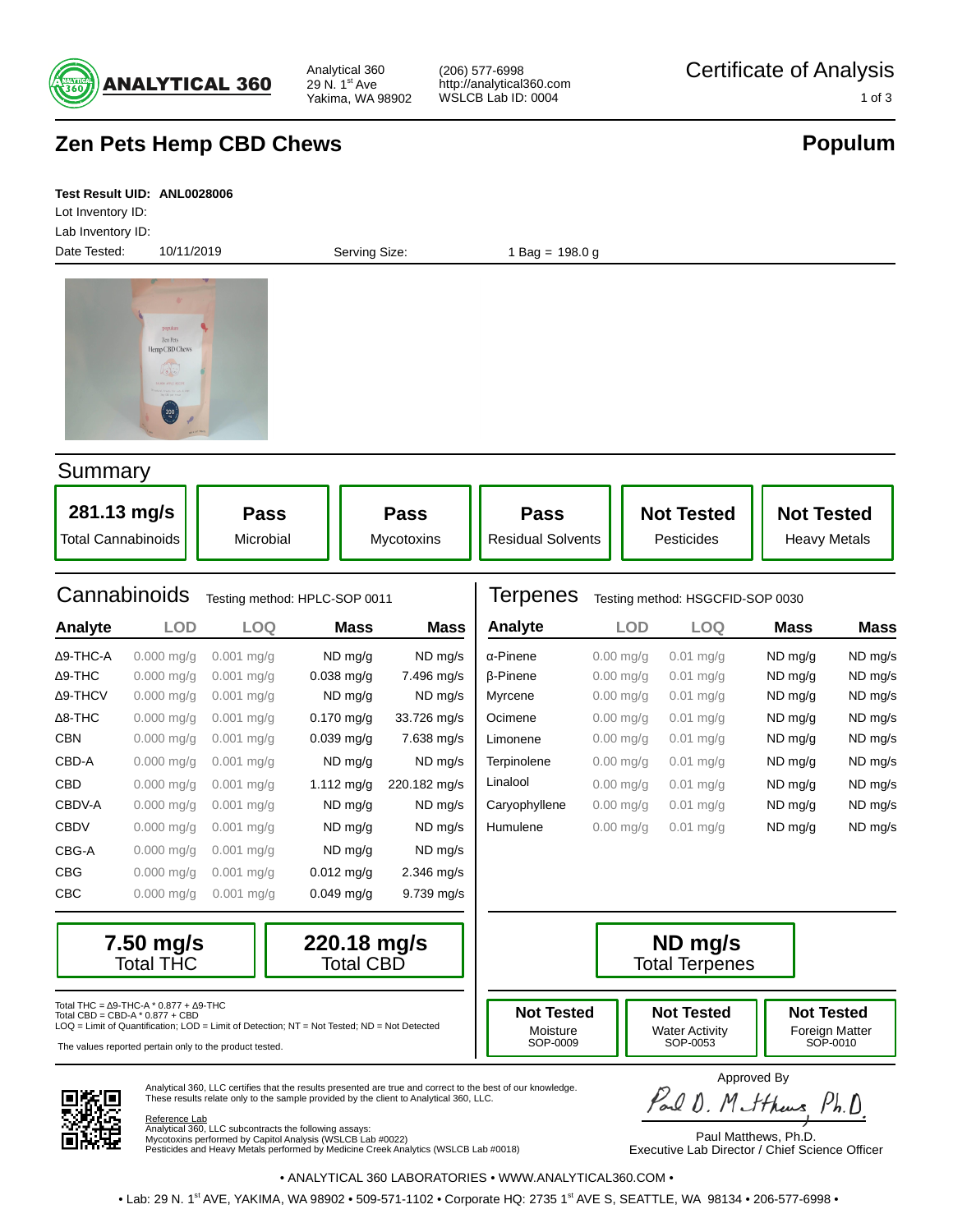

Analytical 360 29 N. 1st Ave Yakima, WA 98902

# **Zen Pets Hemp CBD Chews**

# **Populum**

**Test Result UID: ANL0028006**

Date Tested: 10/11/2019 Lot Inventory ID: Lab Inventory ID:

### Microbial Testing method: PLATE-SOP 0007

| Analyte                              | <b>LOD</b> | LOO       | <b>Action Level</b> | <b>Mass</b> | <b>Status</b> |
|--------------------------------------|------------|-----------|---------------------|-------------|---------------|
| Bile-Tolerant Gram Negative Bacteria | 20 CFU/q   | 85 CFU/g  | 1000 CFU/g          | ND CFU/g    | Pass          |
| Salmonella spp.                      | $\sim$     |           | Any Detected in 1 g |             | Pass          |
| Escherichia coli                     | $\sim$     | $\sim$    | Any Detected in 1 g |             | Pass          |
| <b>Total Aerobic Bacteria</b>        | 170 CFU/g  | 850 CFU/g | No Limit            | 490 CFU/g   |               |
| <b>Total Yeast and Mold</b>          | 170 CFU/g  | 850 CFU/g | No Limit            | ND CFU/g    |               |
| <b>Total Coliforms</b>               | 20 CFU/q   | 85 CFU/g  | No Limit            | ND CFU/g    |               |

### Mycotoxins Testing method: ELISA-SOP 0054

| Analyte                   | ∟OD       | LOO       | <b>Action Level</b> | <b>Mass</b> | <b>Status</b> |
|---------------------------|-----------|-----------|---------------------|-------------|---------------|
| Aflatoxins B1, B2, G1, G2 | $0.1$ ppb | $1.0$ ppb | 20 ppb              | $1.2$ ppb   | Pass          |
| Ochratoxin A              | $0.1$ ppb | $1.0$ ppb | 20 ppb              | ND ppb      | Pass          |

# Heavy Metals Testing method: ICPMS-SOP 0055

| Analyte | LOD                    | LOO                  | <b>Action Level</b>       | <b>Mass</b> | <b>Status</b> |
|---------|------------------------|----------------------|---------------------------|-------------|---------------|
| Arsenic | $0.02 \text{ ug} / 5g$ | $0.06$ ug/5g         | $10 \frac{\text{uq}}{50}$ | NT          | <b>NT</b>     |
| Cadmium | $0.01$ ug/5g           | $0.04 \text{ uq}/5g$ | $4.1 \text{ ug}/5g$       | <b>NT</b>   | <b>NT</b>     |
| Lead    | $0.01$ ug/5g           | $0.02$ ug/5g         | $6 \text{ ug}/5g$         | <b>NT</b>   | <b>NT</b>     |
| Mercury | $0.02 \text{ ug} / 5g$ | $0.07$ ug/5g         | $2$ ug/5g                 | <b>NT</b>   | <b>NT</b>     |

| <b>Pass</b><br>Microbial |                                          | <b>Pass</b><br><b>Mycotoxins</b> |
|--------------------------|------------------------------------------|----------------------------------|
|                          | <b>Not Tested</b><br><b>Heavy Metals</b> |                                  |
|                          |                                          |                                  |

Analytical 360, LLC certifies that the results presented are true and correct to the best of our knowledge. These results relate only to the sample provided by the client to Analytical 360, LLC.

<u>Reference Lab</u><br>Analytical 360, LLC subcontracts the following assays:<br>Mycotoxins performed by Capitol Analysis (WSLCB Lab #0022)<br>Pesticides and Heavy Metals performed by Medicine Creek Analytics (WSLCB Lab #0018)

Paul Matthews, Ph.D. Parl O. Mitthews, Ph.D.

Executive Lab Director / Chief Science Officer

• ANALYTICAL 360 LABORATORIES • WWW.ANALYTICAL360.COM •

• Lab: 29 N. 1<sup>st</sup> AVE, YAKIMA, WA 98902 • 509-571-1102 • Corporate HQ: 2735 1<sup>st</sup> AVE S, SEATTLE, WA 98134 • 206-577-6998 •